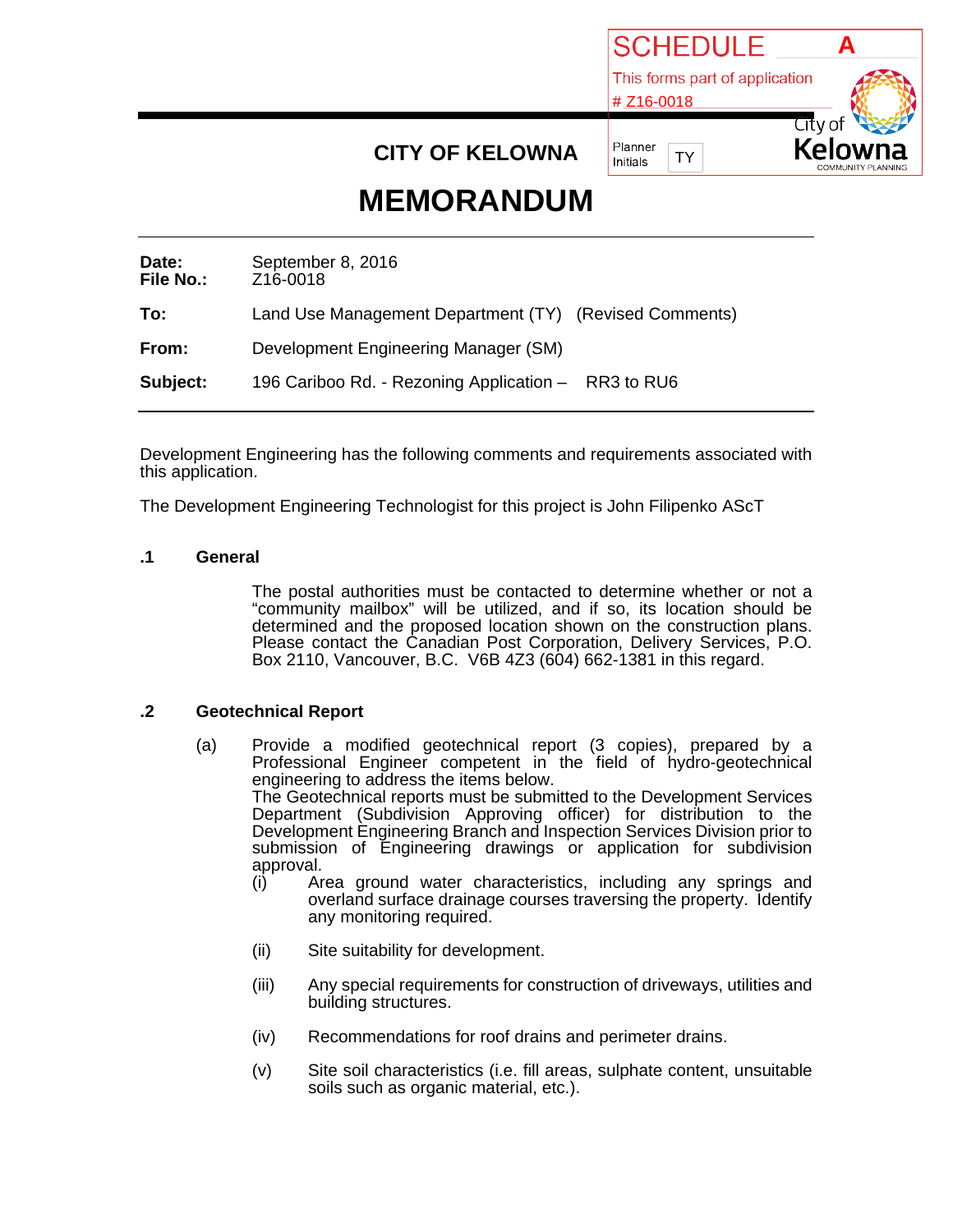- (vi) Recommendations for items that should be included in a Restrictive Covenant.
- (vii) Any items required in other sections of this document.

#### **.3 Water**

- a) The property is located within the Glenmore Ellison Improvement District (GEID) service area).
- b) Confirmation is required from GEID that the water system components proposed satisfy the Bylaw and that security is in place for any offsite Works and that all associated fees are paid.

#### **.4 Sanitary Sewer**

- a) The existing 100mm sanitary service can be utilised for the proposed RU6 ( Lot A). An inspection chamber must be installed at the applicant's cost
- a) A new sanitary service for proposed lot B must be provided at the applicant's cost.
- b) The estimated cost of the service upgrades, for bonding purposes, would be **\$8,600.00**, inclusive of a bonding contingency.
- b) Arrange for a lot connection before submission of the subdivision plan; including payment of connection fees (provide copy of receipt).

# **.5 Drainage**

- (a) The property is located within the City of Kelowna drainage service area. The Subdivision, Development and Servicing Bylaw requires that each lot be provided with an individual connection; however, the City Engineer may permit use of individual ground water disposal systems, where soils are suitable. For on-site disposal of drainage water, a hydro geotechnical report will be required complete with a design for the disposal method (i.e. trench drain / rock pit). The Lot Grading Plan must show the design and location of these systems for each lot.
- (b) Storm service connections to Lot A and Lot B can be provided from the new main within Cariboo Road.
- (c) The estimated cost of installing a Storm Main including service connections are included in road improvement frontage costs.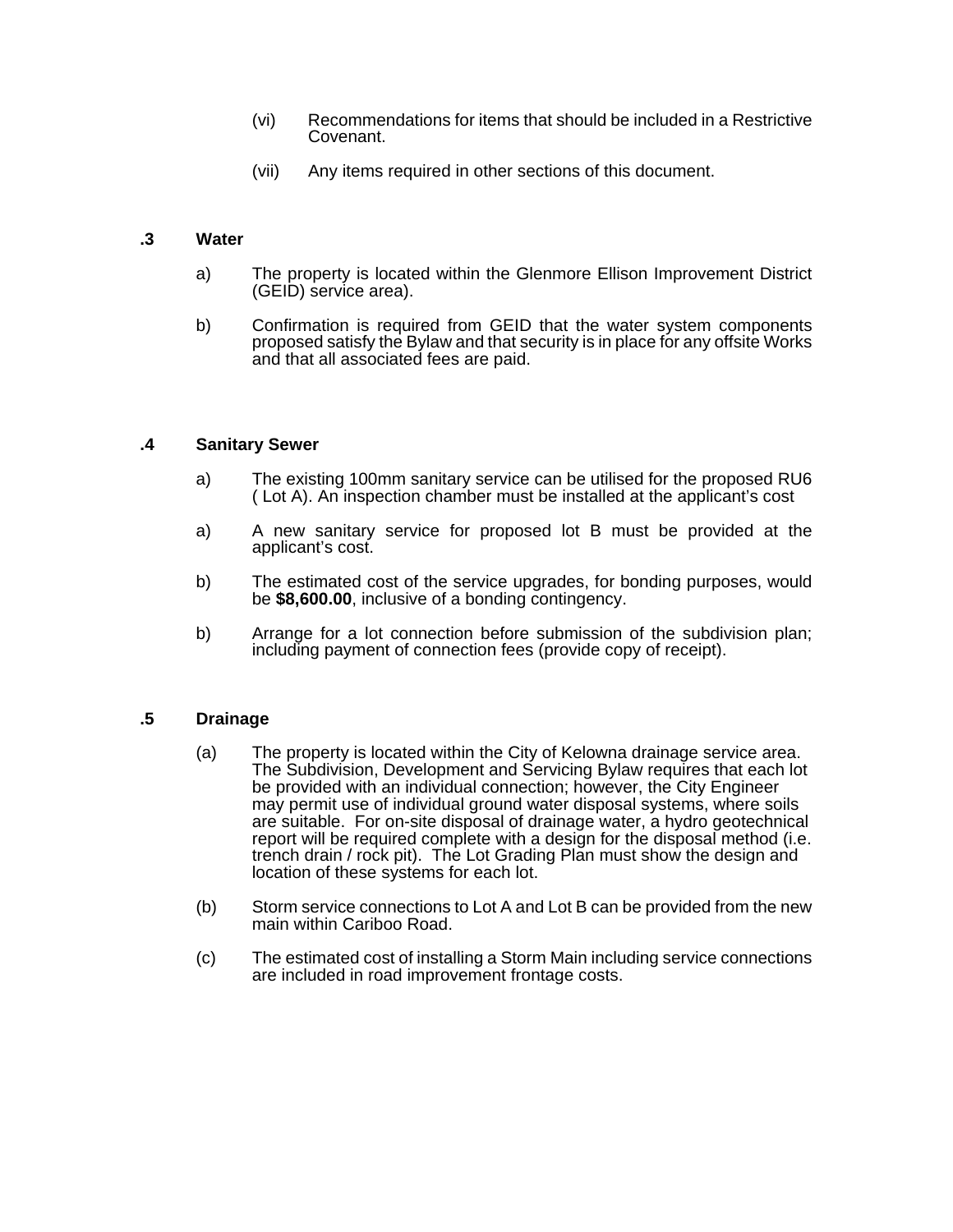#### **.7 Roads and Dedication**

- a) Cariboo Road property frontage must be constructed to a urban local standard (SS-R3) complete with curb and gutter, sidewalk, piped storm drainage system, fillet pavement, and adjustment and, or re-location of existing utility appurtenances if required to accommodate this construction. The estimated cost of this work, for bonding purposes, would be **\$28,500.00**, inclusive of a bonding contingency.
- b) Cross Road fronting this property is fully urbanized to a collector standard complete with curb and gutter and sidewalk. No driveway access will be permitted onto Cross Road

#### **.8 Power and Telecommunication Services and Street Lights**

- a) All proposed distribution and service connections are to be installed underground. Existing distribution and service connections, on that portion of a road immediately adjacent to the site, are to be relocated and installed underground.
- b) If the existing area is served by overhead wiring, the service connections may be provided overhead provided that there are no new poles required and service trespasses will not be created. If either of these conditions is not satisfied, then underground service will be required for that lot.
- c) Streetlights must be installed on all roads. Design drawings must be submitted.
- d) Make servicing applications to the respective Power and Telecommunication utility companies. The utility companies are required to obtain the City's approval before commencing construction.
- e) Before making application for approval of your subdivision plan, please make arrangements with FortisBC for the pre-payment of applicable charges and tender a copy of their receipt with the subdivision application for final approval.

#### **.9 Design and Construction**

- a) Design, construction supervision and inspection of all off-site civil works and site servicing must be performed by a Consulting Civil Engineer and all such work is subject to the approval of the City Engineer. Drawings must conform to City standards and requirements.
- b) Engineering drawing submissions are to be in accordance with the City's "Engineering Drawing Submission Requirements" Policy. Please note the number of sets and drawings required for submissions.
- c) Quality Control and Assurance Plans must be provided in accordance with the Subdivision, Development & Servicing Bylaw No. 7900 (refer to Part 5 and Schedule 3).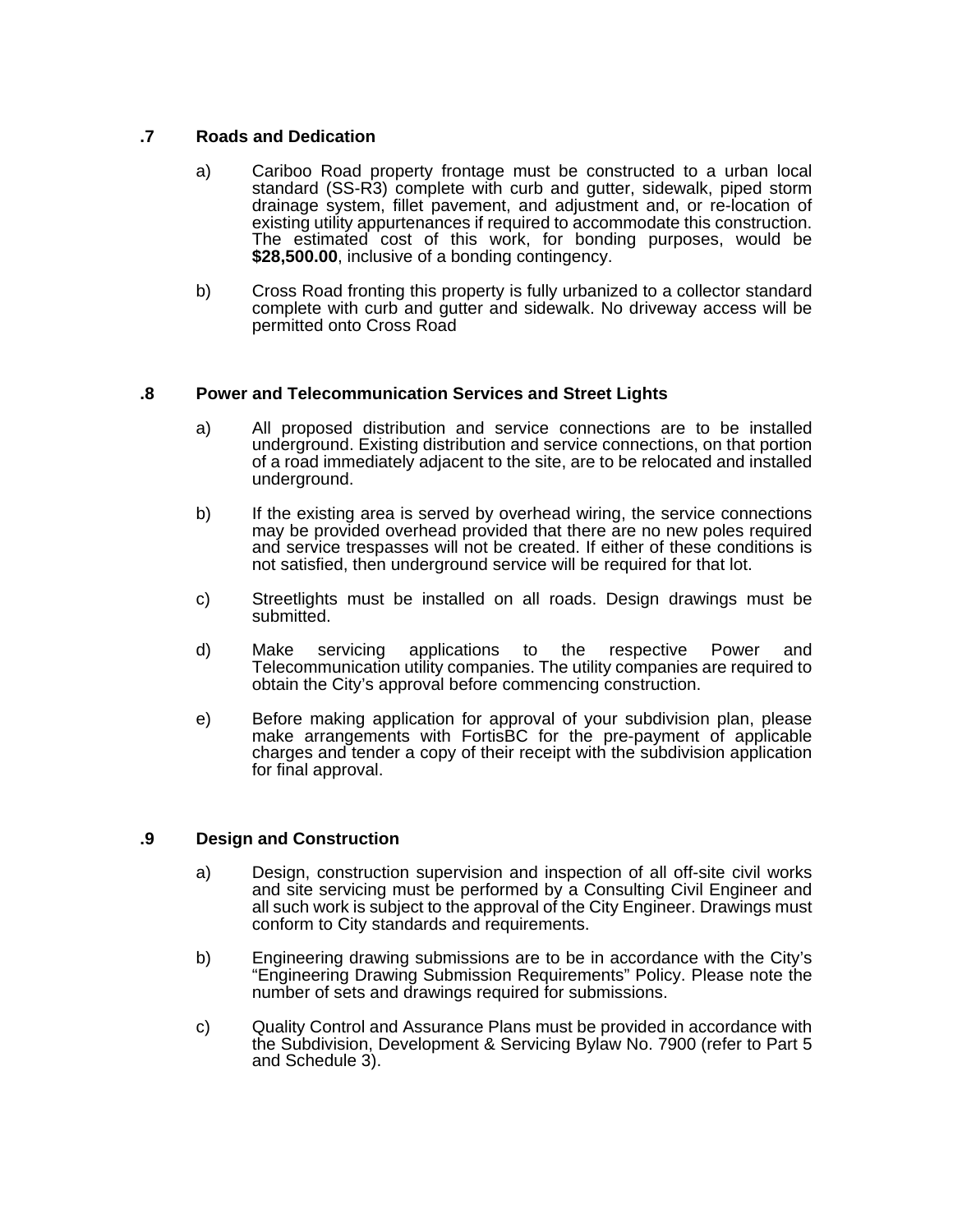- d) A "Consulting Engineering Confirmation Letter" (City document 'C') must be completed prior to submission of any designs.
- e) Before any construction related to the requirements of this subdivision application commences, design drawings prepared by a professional engineer must be submitted to the City's Works & Utilities Department. The design drawings must first be "Issued for Construction" by the City Engineer. On examination of design drawings, it may be determined that rights-of-way are required for current or future needs.

#### **.10 Servicing Agreements for Works and Services**

- a) A Servicing Agreement is required for all works and services on City lands in accordance with the Subdivision, Development & Servicing Bylaw No. 7900. The applicant's Engineer, prior to preparation of Servicing Agreements, must provide adequate drawings and estimates for the required works. The Servicing Agreement must be in the form as described in Schedule 2 of the bylaw.
- b) Part 3, "Security for Works and Services", of the Bylaw, describes the Bonding and Insurance requirements of the Owner. The liability limit is not to be less than \$5,000,000 and the City is to be named on the insurance policy as an additional insured.

#### **.11 Other Engineering Comments**

- a) Provide all necessary Statutory Rights-of-Way for any utility corridors required, including those on proposed or existing City Lands.
- b) If any road dedication affects lands encumbered by a Utility right-of-way (such as B.C. Gas, etc.) please obtain the approval of the utility prior to application for final subdivision approval. Any works required by the utility as a consequence of the road dedication must be incorporated in the construction drawings submitted to the City's Development Manager.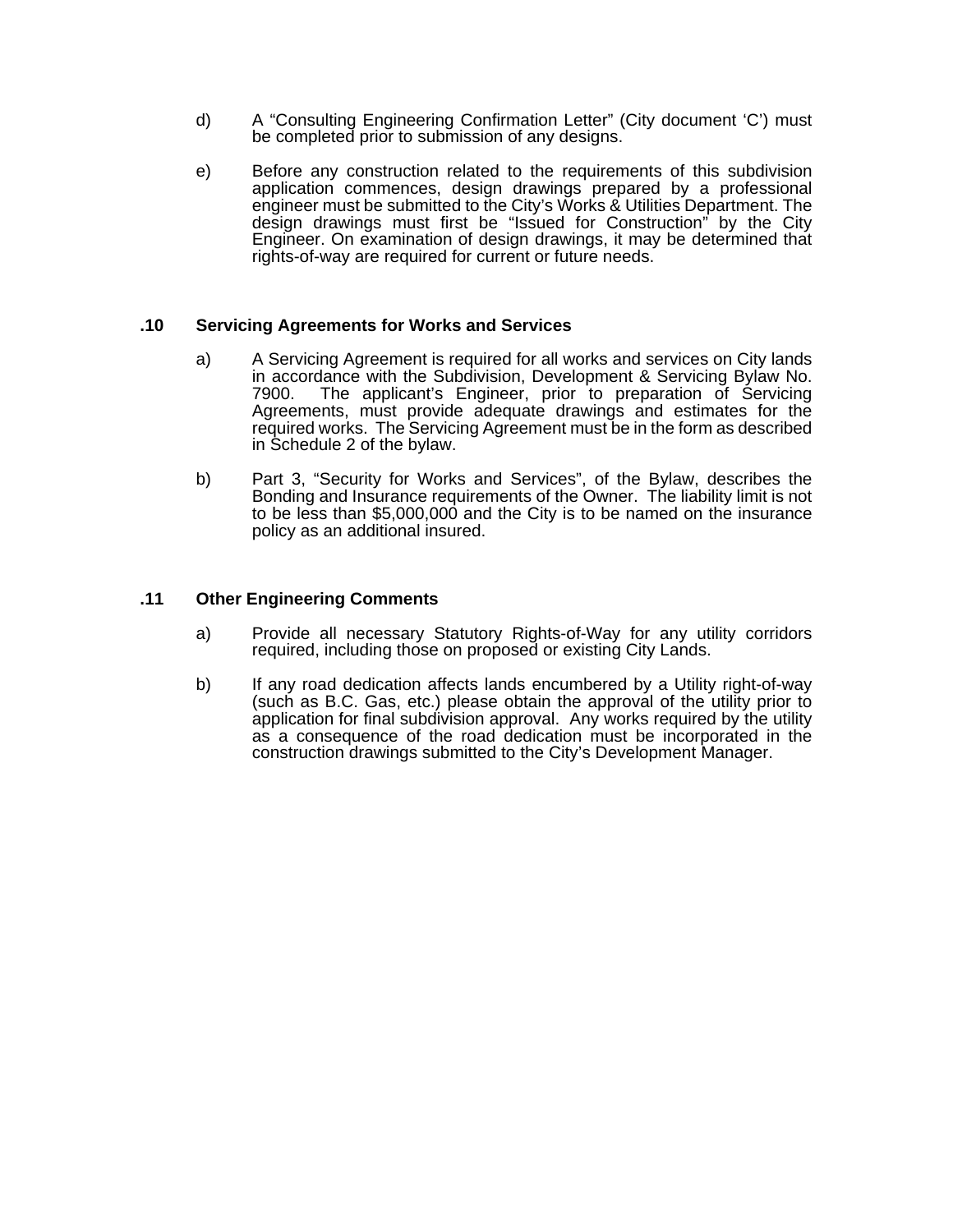# **.12 Charges and Fees**

- a) Development Cost Charges (DCC's) are payable
- b) Fees per the "Development Application Fees Bylaw" include:
	- i) Survey Monument Fee: \$50.00 per newly created lot (GST exempt).<br>ii) Survey Monument, Replacement Fee: \$1,200.00 (GST exempt) –
	- Survey Monument, Replacement Fee: \$1,200.00 (GST exempt) only if disturbed.
- c) A hydrant levy charge of **\$250.00** per lot (not required if developer installs a fire protection system – mains and hydrants).
	- i) Engineering and Administration Fee: 3.5% of construction value (\$26,500) (plus GST). **\$ 973.87** (\$ 927.50 + \$46.37)

# d) Performance Security (Letter of Credit or Cash)

| Sanitary servicing<br>Cariboo Road frontage Improvements | 8,600.00<br>\$28,500.00 |
|----------------------------------------------------------|-------------------------|
| Total Amount                                             | \$37,100.00             |

\_\_\_\_\_\_\_\_\_\_\_\_\_\_\_\_\_\_\_\_\_\_\_\_\_\_\_\_ Purvez Irani, MS, P.Eng, PTOE Development Engineering Manager JF/jf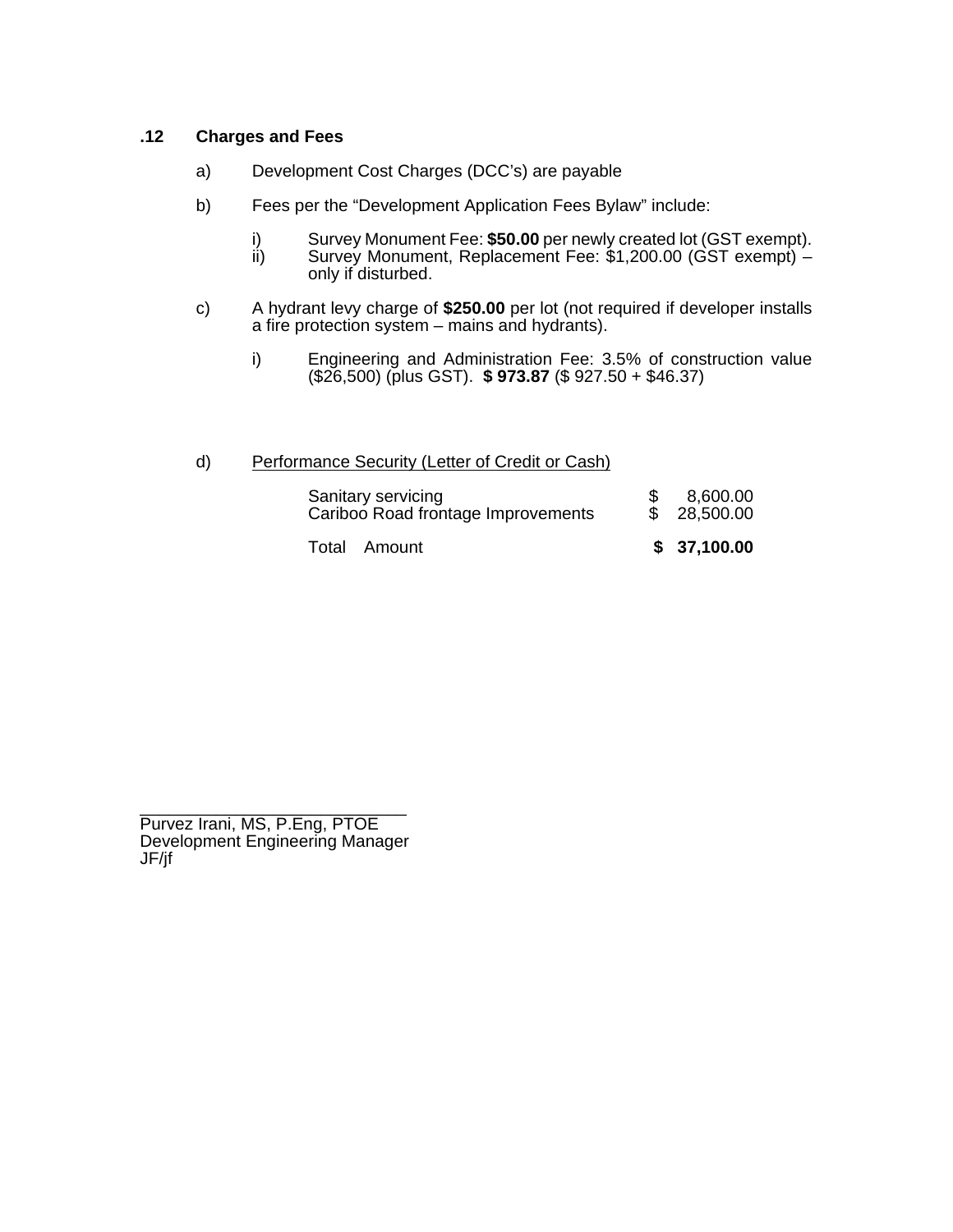